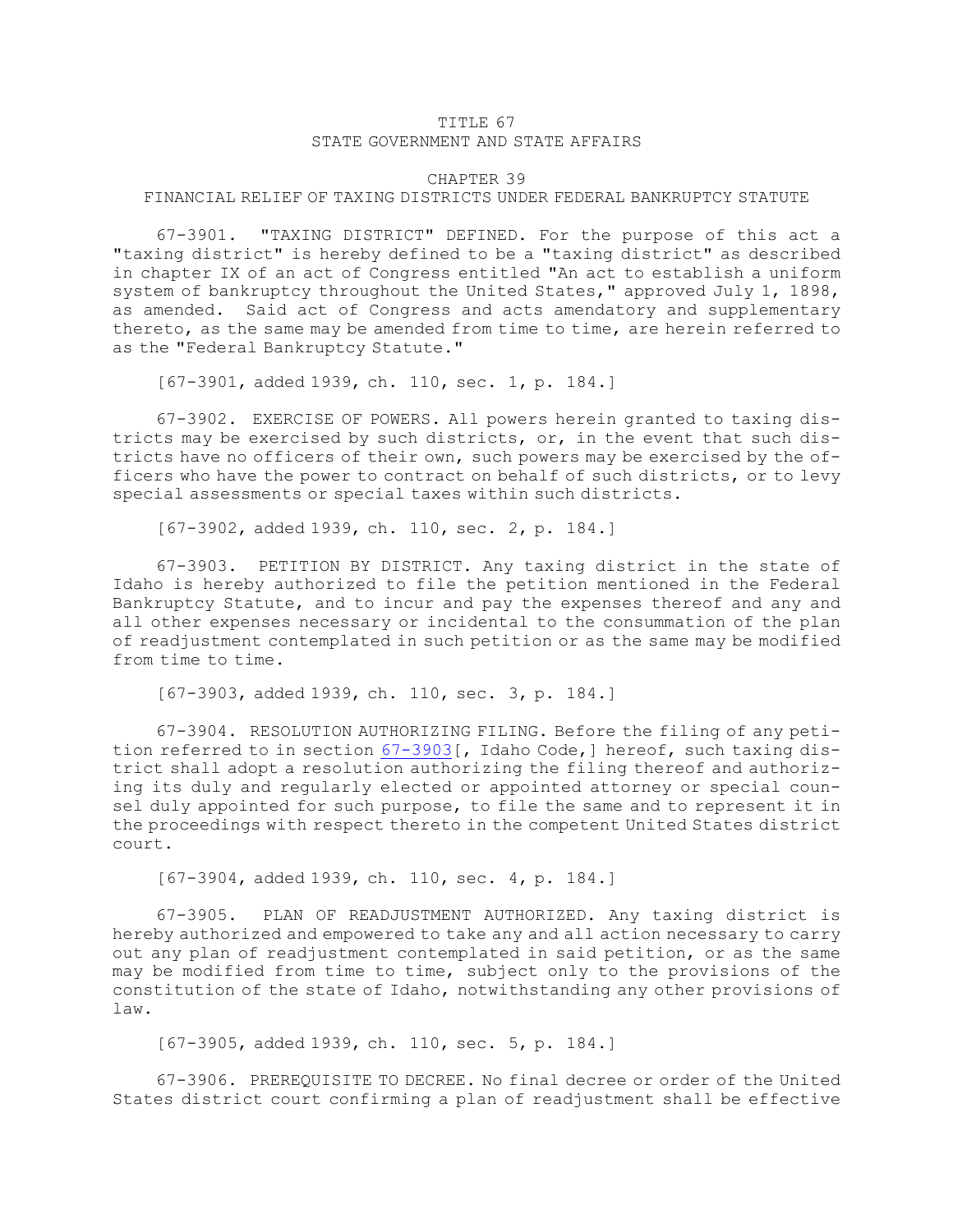for the purpose of binding the taxing district unless and until such taxing district files with the court <sup>a</sup> certified copy of <sup>a</sup> resolution of such taxing district, adopted by it or by the officials referred to in section [67-3902](https://legislature.idaho.gov/statutesrules/idstat/Title67/T67CH39/SECT67-3902)[, Idaho Code,] hereof, consenting to the plan of readjustment set forth or referred to in such final decree or order.

[67-3906, added 1939, ch. 110, sec. 6, p. 184.]

67-3907. POWERS OF DISTRICT TO CONSUMMATE PLAN OF READJUSTMENT. Upon the filing of such certified copy of such resolution, any taxing district shall have power to consummate the plan of readjustment including the following powers:

a. Cancellation and Remission. To cancel in whole or in part or remit or reduce, the moneys payable under any bonds, warrants or evidence of indebtedness or other obligations of or issued by, such taxing districts, sought to be refunded by such plan of readjustment.

b. Issuance of Refunding Bonds. To issue refunding bonds or any other evidence of indebtedness (all of which are hereinafter referred to by the term "refunding bonds"), to refund obligations specified in paragraph (5) of this subdivision, subject to the following:

(1) Nature of Refunding Bonds. Such obligations may be those of or issued by, such taxing district, as described in such plan of readjustment. Such refunding bonds shall have such denominations, rates of interest, and maturities, and shall be payable by taxes, special assessment taxes, or special assessments, assessed or levied in the manner provided in such plan of readjustment, except that no such refunding bonds shall exceed in amount, or bear <sup>a</sup> higher rate of interest than the total obligation sought to be refunded.

(2) Necessity of Elections. It shall not be necessary to hold any election to authorize the issuance of such refunding bonds unless required by existing law, in which event an election to authorize such issuance shall be held in the manner provided by law.

(3) Payment of Bonds. The refunding bonds shall be payable in the manner in which the bonds, warrants, evidence of indebtedness or other obligations sought to be refunded were payable.

(4) Requisites of Petition. It shall be sufficient for the purposes of this act that the petition shall set forth by reference or otherwise:

(a) The procedure to be followed, respectively, in the levy and collection of taxes, special assessment taxes, or special assessments for the payment of such refunding bonds.

(b) The character and effect of, and method of enforcing the liens sought to be created by the issuance of such refunding bonds.

(c) The rights of the holders of such refunding bonds upon the issuance thereof.

(5) Kinds of Bonds Authorized. The refunding bonds herein authorized shall include bonds to refund bonds secured by unpaid assessments heretofore levied upon real property in <sup>a</sup> district, and shall also include bonds to fund or refund or pay any obligation of such taxing district whether reduced to judgment or not and whether represented by any written instrument or not and whether arising by contract, statute or otherwise.

c. Adoption of Ordinances. To adopt such ordinances as are necessary to accomplish the purposes of this act or to provide due process of law with respect to any proceedings herein authorized. The officers of such taxing district, or the officers referred to in section [67-3902](https://legislature.idaho.gov/statutesrules/idstat/Title67/T67CH39/SECT67-3902)[, Idaho Code,] hereof,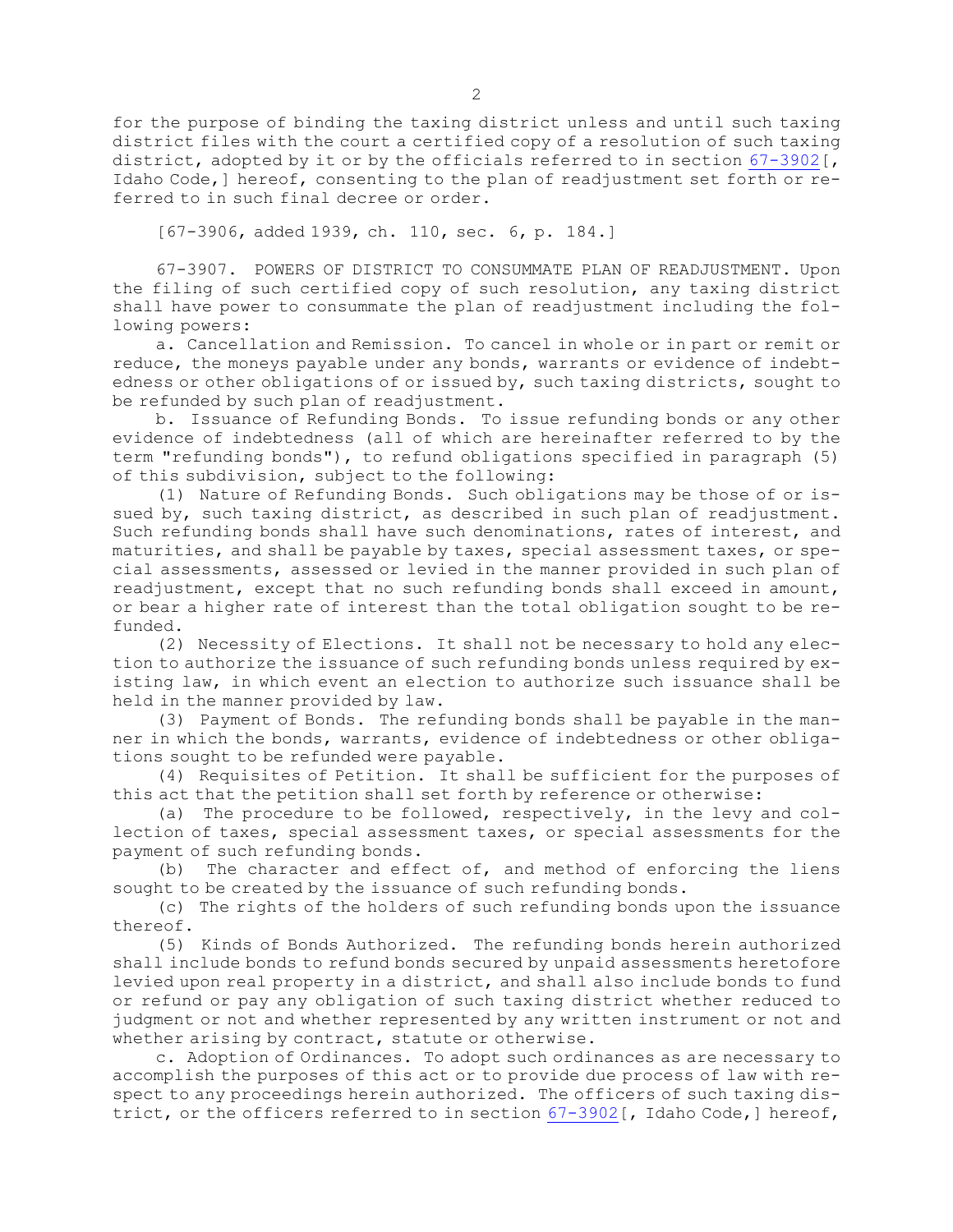are hereby constituted <sup>a</sup> legislative body of the taxing district for such purpose.

d. Taxes and Assessments. To assess, levy and collect taxes, special assessment taxes and special assessments and to enforce the collection thereof in the manner and with the effort provided in the plan of readjustment.

e. Notice and Hearing. In the event that the plan of readjustment contemplates the issuance of refunding bonds payable by special assessment taxes, or by special assessments or reassessments, which will constitute liens upon real property, the taxing district shall not have jurisdiction to adopt the resolution mentioned in section [67-3906](https://legislature.idaho.gov/statutesrules/idstat/Title67/T67CH39/SECT67-3906)[, Idaho Code] hereof unless, before the issue of the final decree or order confirming the plan of readjustment, it holds <sup>a</sup> hearing after notice thereof as herein provided. In such event before the signing of the order or decree of the Federal District Court approving the plan of readjustment, the taxing district shall cause to be given <sup>a</sup> notice, for <sup>a</sup> reasonable time and in <sup>a</sup> reasonable manner, of its intention to adopt the resolution mentioned in section [67-3906](https://legislature.idaho.gov/statutesrules/idstat/Title67/T67CH39/SECT67-3906)[, Idaho Code] hereof after the issue of the final decree or order and of the fact that by the plan of readjustment it is proposed to levy special assessments or reassessments or special assessment taxes upon real property in the amount and in the manner set forth in such plan of readjustment and of the time and place when and where all persons interested in any such assessments or reassessments or special assessment taxes will be heard by such taxing district.

f. Manner of Holding Hearing, Etc. The taxing district shall prescribe by ordinance or resolution the manner of holding such hearing and of giving notice thereof and the effect to be given to its determination at such hearing.

g. Reductions and Cancellations. To cancel or reduce the taxes or special assessment taxes heretofore levied or assessed by such taxing district or in its behalf upon any taxable or real property within such district, if such levy or assessment was for the purpose of paying the principal or interest on the bonds sought to be refunded by the plan of readjustment, in the manner and as set forth in such plan of readjustment, and the powers herein granted shall include cancellation or reduction of interest, penalties and costs that may be levied or assessed upon such property within such district by reason of any previous delinquency in the payment of such taxes or special assessments.

h. Enumeration Not Exclusive. The above enumeration of powers shall not be deemed to exclude powers not herein mentioned that may be necessary for or incidental to the accomplishment of the purposes hereof.

[67-3907, added 1939, ch. 110, sec. 7, p. 184.]

67-3908. VALIDATION. Whenever any taxing district has heretofore filed or purported or attempted to file <sup>a</sup> petition under chapter IX of the Federal Bankruptcy Statute or has taken or attempted to take any other proceedings under or in contemplation of proceedings under chapter IX of the Federal Bankruptcy Statute, all acts and proceedings of such taxing district and of the governing board or body and of public officers of such taxing district in connection with such petition or proceedings, are hereby legalized, ratified, confirmed and declared valid to all intents and purposes and the power of such taxing district to file such petition and take such other proceedings is hereby ratified, confirmed and declared, but all such proceedings taken